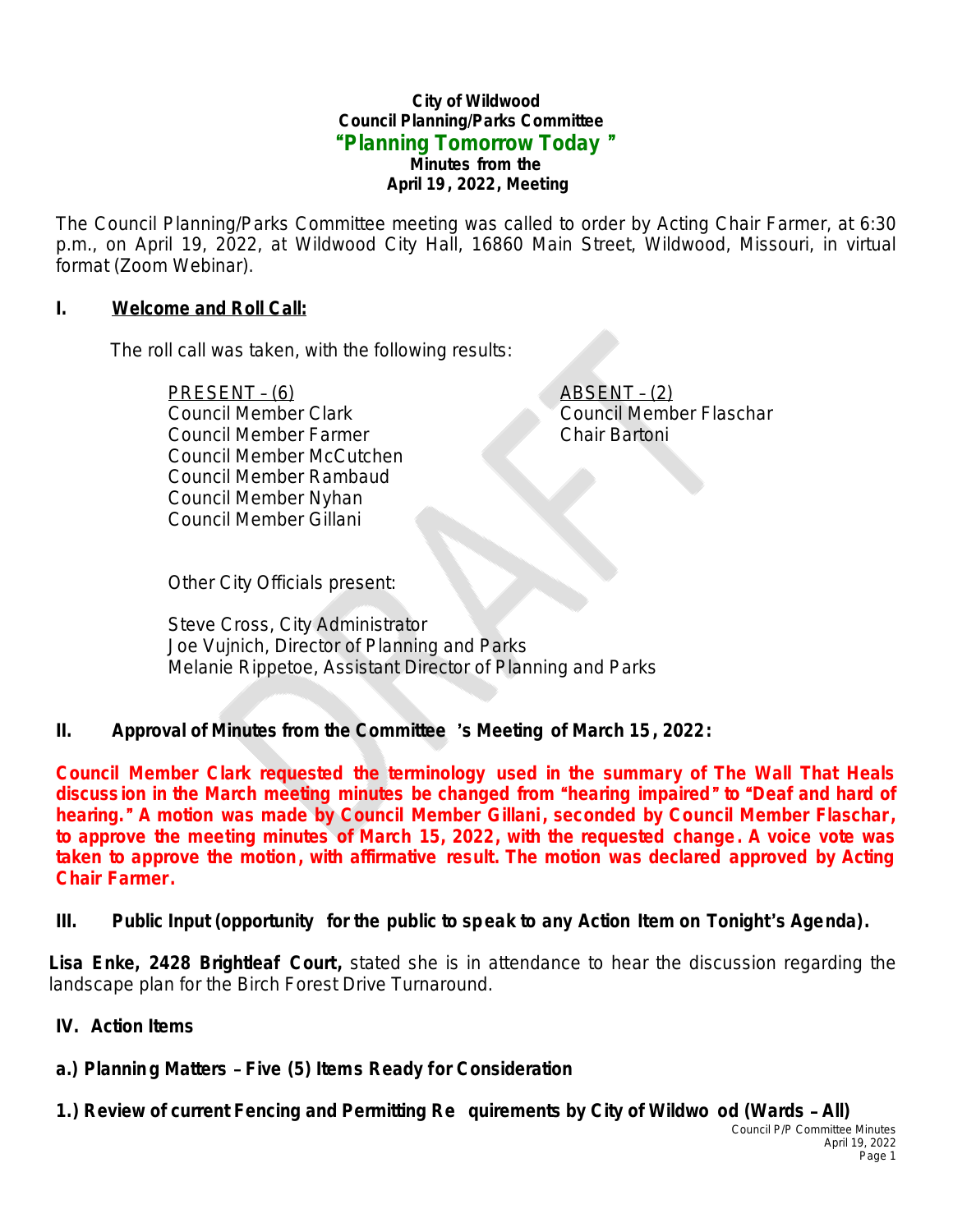Assistant Director Rippetoe provided a summary of the Committee's previous discussion of this matter and the revisions that were requested by its Members. Assistant Director Rippetoe stated the revisions that were discussed related to the concern regarding the allowance for the installation of deer fencing on large tracts of land, specifically upon properties designated with the NU Non-Urban Residence District. She stated the Department's recommended regulations now address this matter, with 'deer fence' now being defined and allowed in certain circumstances within the NU Non-Urban Residence District, particularly on large tracts of land.

Discussion was held among Committee Members regarding the clarification on how the manner in which the opaque value of the fence is calculated.

**A motion by Council Member Rambaud, seconded by Council Member Nyhan, to support the Department** '**s recommendation, as presented , and forward the matter to City Council for its consider ation and action. A voice vote was taken regarding the motion, with unanimous , affirmative result. The motion was declared approved by Acting Chair Farmer .**

# **2.) Overview and Direction on Watershed Projects and Needs (Wards** – **All)**

Director Vujnich stated the Department is providing an update regarding the various contracts that have been let to address matters relating to the efforts of the City's Watershed Erosion Task Force. He stated the United States Geological Survey (USGS) study is underway and provided a description of the work completed to date. Director Vujnich summarized the various contracts underway with Wilson Hydro, specifically the pre-permitting work and detention and retention basin retrofitting. He stated the City's stormwater consultant for the review of The Reserve at Wildwood project has visited the property and made the initial observations. Director Vujnich concluded the Department's presentation with an update on the various funding sources being considered for the efforts of the Watershed Erosion Task Force, specifically State funding and the upcoming reconsideration of the Parks and Stormwater Sales Tax by City Council.

Discussion was held among Committee Members regarding the status of the forthcoming federal funding; the consideration of the need to fund the design and engineering for the four  $(\tilde{4})$  critical locations identified by the Watershed Erosion Task Force, given such considerations are identified as priority number three (3) in the Council's Strategic Plan; and the consideration of engaging local firms to determine if some of the design and engineering in association with the four (4) critical locations could be funded sooner, rather than later.

Director of Planning and Parks Vujnich advised this was only an update and no action was needed.

# **3.) Presentation and Action on Landscape Plan for the Birch Forest Drive Turnaround (Ward Five)**

Director Vujnich provided a summary of the Committee's previous discussions and actions regarding this project. He noted the consideration of the Landscape Plan for this project was separated from the overall project, in order to have a Landscape Architect prepare the design for review and ultimate bidding. He stated the plan has been reviewed and comments provided by the nearby property owners, as well as the Ward Five Council Members. Director Vujnich stated the Department is seeking the Committee's endorsement of the proposed Landscape Plan.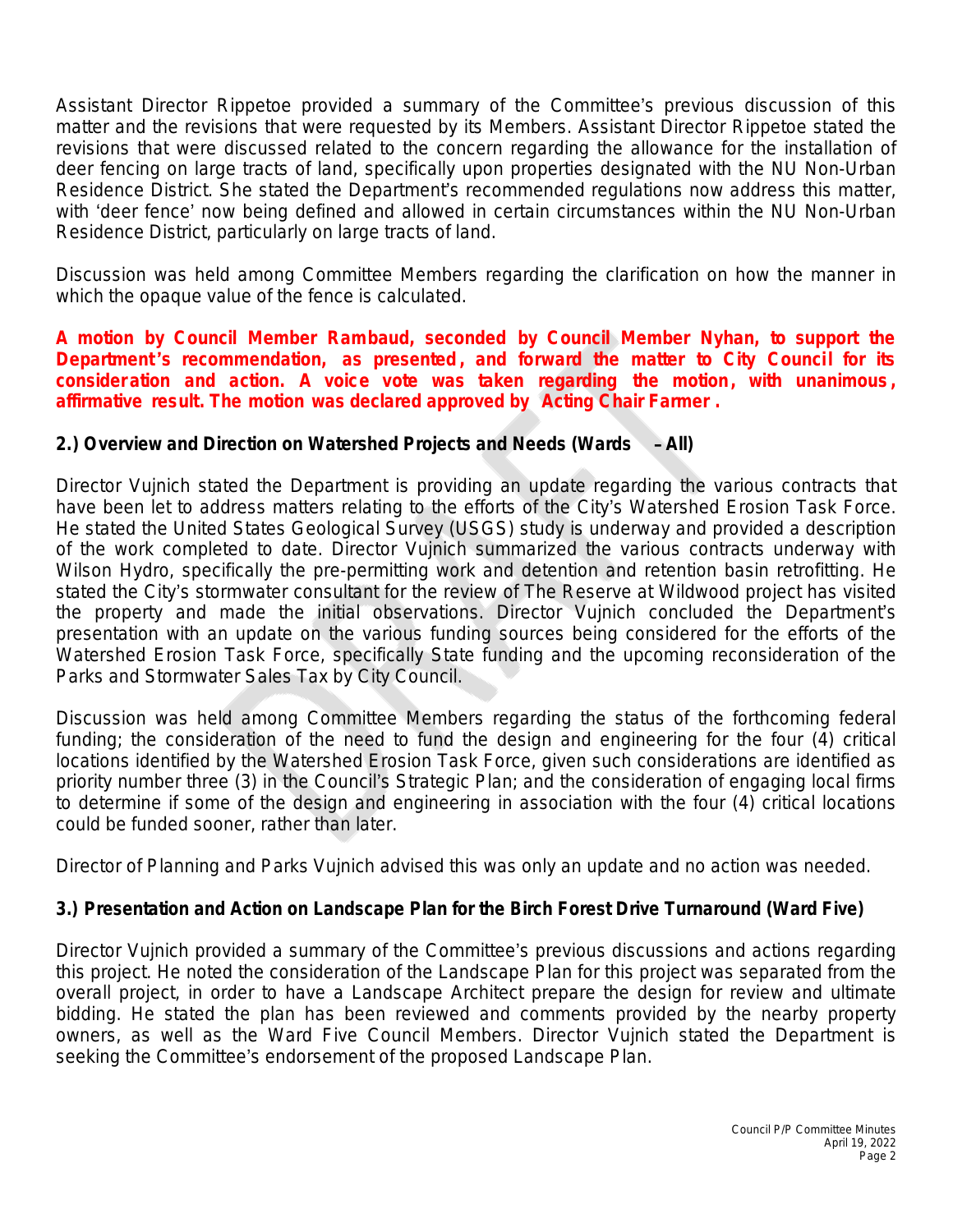Discussion was held among Committee Members regarding the positive feedback received from the nearby property owners and support of the Department's approach of balancing the aesthetics of the area and the needed visibility and safety matters.

**A motion by Council Member McCutchen, seconded by Council Member Clark, to endorse the Landscape Plan, as presented, and to forward the matter to City Council for its consider ation and action. A voice vote was taken regarding the motion, with unanimous , affirmative result. The motion was declared approved by Acting Chair Farmer .**

## **4.) Discussion of Reserve at Wild wood Process (Ward One)**

Director Vujnich provided an update on the City's review of The Reserve at Wildwood proposal, with the assistance of various consultants. He gave an outline of the timeline associated with such, noting it has been dependent on working with the different parties and the weather, as well.

No discussion was held among Committee Members regarding this matter.

# **5.) Overview of Recent Development Trends within City of Wildwood (Wards - All)**

Director Vujnich stated this item is for informational purposes and the Department is available to address any questions the Committee Members might have on this summary.

Discussion was held among Committee Members regarding the status of the project identified as the Villas at Wildcrest.

### **b.) Parks Matters** – **Five (5) Items Ready fo r Consideration**

## **1.) Further Review of Design and Engineered Plan, including Revised Cost Estimate, for the Hardcourt Facility in Community Park (Ward One)**

Director Vujnich provided an overview of the Committee's discussion regarding this matter. He stated the Committee had previously sought the removal of certain hard courts from the plan to reduce the estimated cost, given it was double the budgeted amount. Director Vujnich stated the approach being presented to the Committee at tonight's meeting includes a phased approach. He noted the first phase would be four (4) pickle ball courts, with a subsequent phase incorporating the basketball and tennis uses. Director Vujnich stated the Department has also provided a number of options available to fund this approach and updated estimated cost, which are outlined in its Memorandum.

Discussion was held among Committee Members regarding concerns about dedicating the amount identified to provide a hard court play area for a single type of user, compared to multiple user types; the need to consider a re-design of the hard court area to accommodate more than one (1) user type; the overall concern of this project, as it relates to the Council's Strategic Plan document; and the need to also explore how the hard courts may be programmed by the City in the future, if at all.

No motion or action was taken regarding this matter.

# **2.) Review of Main Street Changes for Access to Village Green Area (Ward Eight)**

Director Vujnich stated the Wildwood Celebration Commission has selected the location of the 2022 Celebrate Wildwood Event, which will be in front of City Hall and an area of the Village Green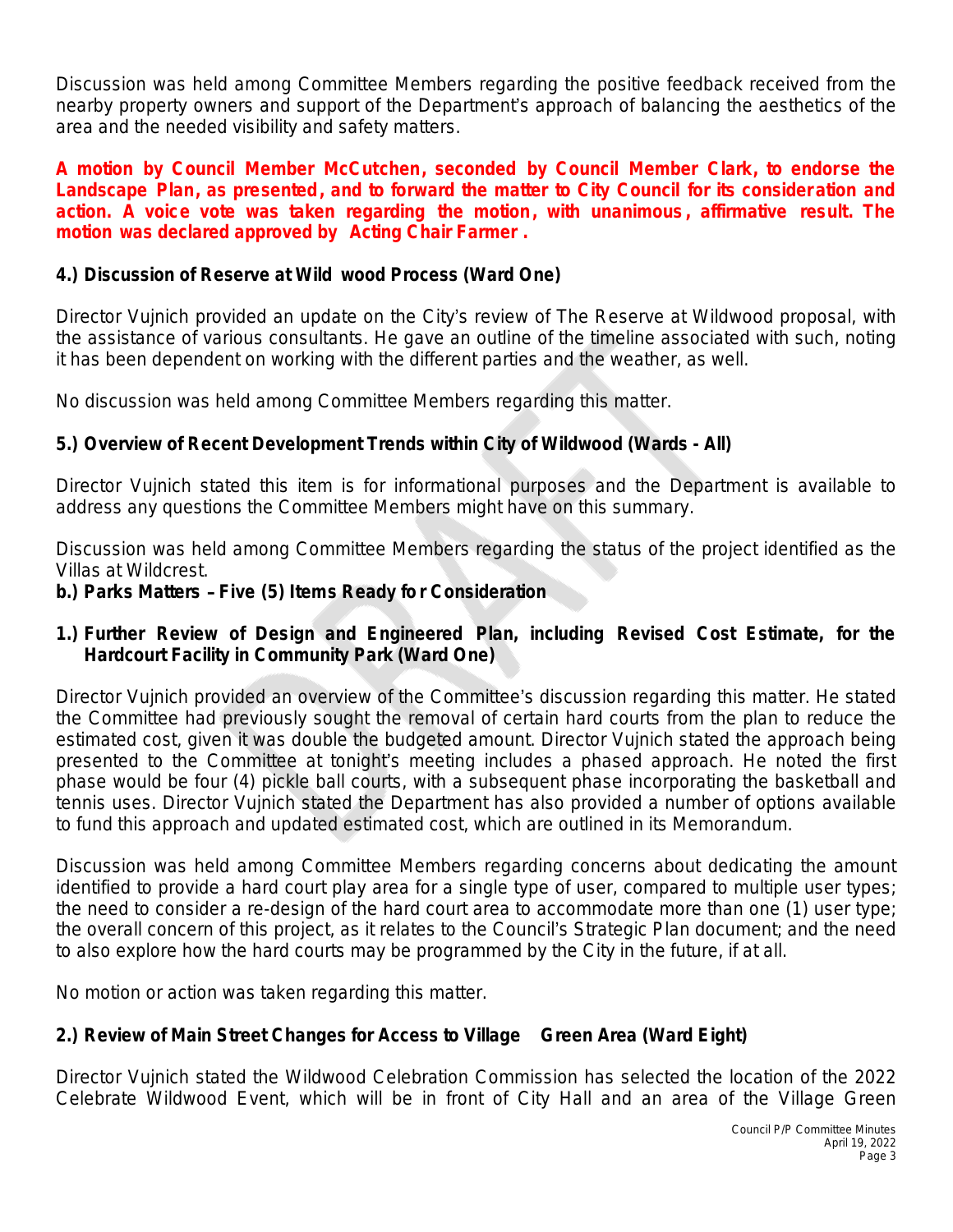property. He stated the Department is presenting a plan that would incorporate certain improvements at the terminus of Main Street and the Village Green property to accommodate access to the site for the Celebrate Wildwood Event. Director Vujnich stated the Department is seeking the endorsement of the plan by the Committee.

Discussion was held among Committee Members regarding the ADA components of the improvements, specifically the width of the access path and the consideration of providing a flat surface at the location, where picnic tables are planned to be placed; the cost associated with the planned improvements, which will be provided at a future Committee meeting; consideration of a sign or temporary banners identifying the Village Green; and the acknowledgement the improvements will be temporary in nature.

Director of Planning and Parks Vujnich requested that action not be taken on the plan, given the items that were identified as part of the Committee's discussion.

## **3.) Update on Expansion Area of Greensfelder Park and Wildwood** '**s Equestrian Community (Ward Six)**

Director Vujnich provided an update regarding the Committee's previous discussion regarding the needs of the equestrian community in Wildwood, specifically the request that could not be supported due to deed restrictions at Pöertner Park. Director Vujnich stated the recent expansion of Greensfelder Park by over one hundred fifty-seven acres included an area intended to be designed for equestrian access and use.

No discussion was held among Committee Member regarding this matter.

# **4.) Update on In -Person and Virtual Recreation Programs (Wards - All)**

The Committee was asked to review the attached Memorandum concerning *Updates on the In-Person and Virtual Recreation Programs* and present any questions Committee Members might have upon this information.

Director of Planning and Parks Vujnich advised this item was only an update and no action was needed.

### **5.) Update on Facility Reservations, Event Registrations, and Ongoing and Long-Term Maintenance Costs for Parks and Trail Facilities (Wards** – **All)**

The Committee was asked to review the attached Memorandum concerning *Updates on Facility Reservations, Event Registrations, and Ongoing and Long-Term Maintenance Costs for Parks and Trail Facilities* and present any questions Committee Members might have upon this information.

# **c.) Executive Session Pursu ant to RSMO 610.021 (2)** – **No Items for Consideration**

# **V. Not Ready for Action** – **Parks and Planning Matters** – **Seven (7) Items**

No discussion.

### **VI. Other Matters**